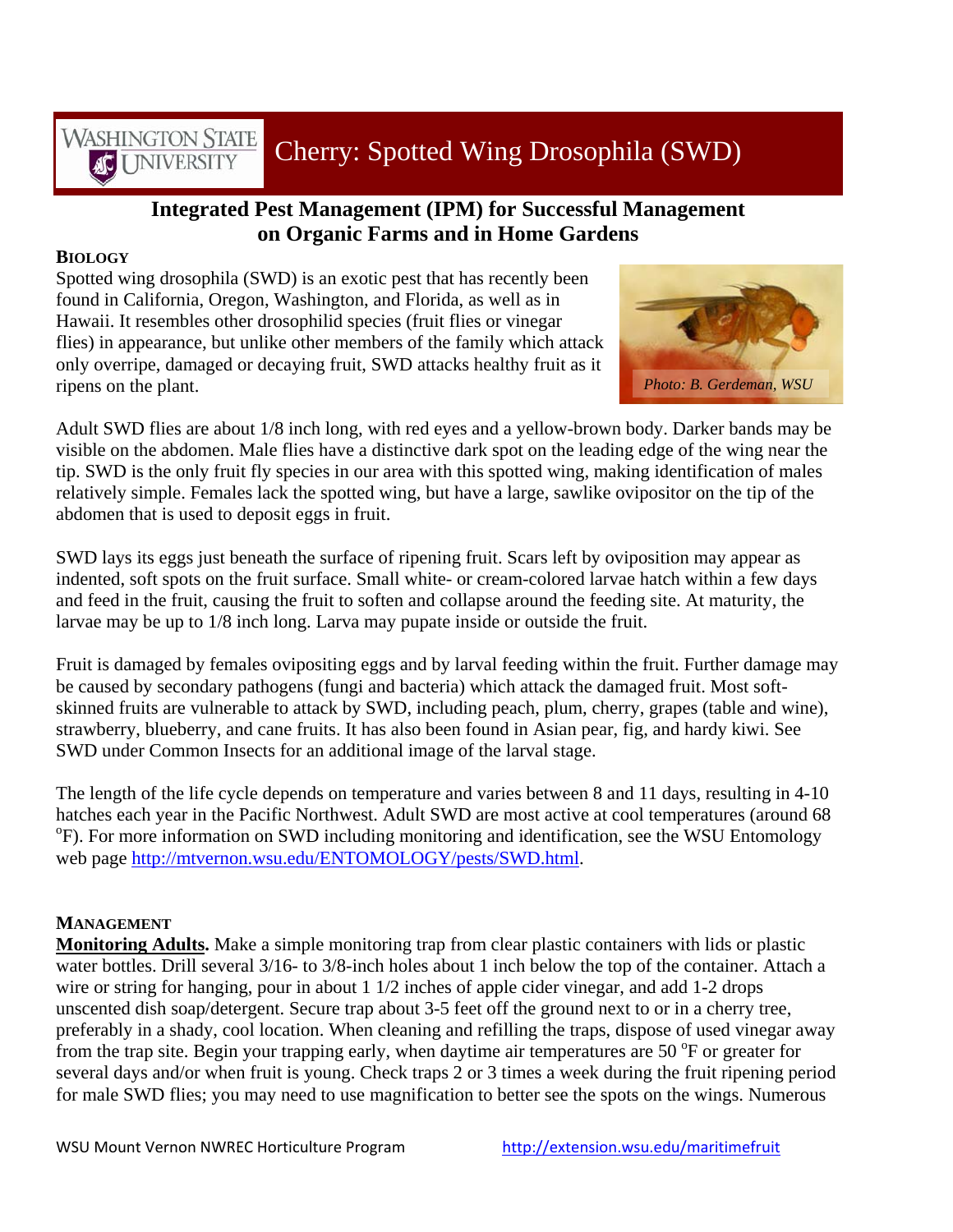species of drosophilids and other insects will also be attracted to the traps. Learn to identify *D. suzukii* males - if in doubt, contact your local Extension office.

Vinegar traps are for monitoring purposes only and will not provide control of SWD. Additional information for SWD monitoring with vinegar traps may be found on the WSU Extension Entomology website (<http://mtvernon.wsu.edu/ENTOMOLOGY/pests/FS049E.pdf>). Remember, chemical control is not necessary if SWD is not present. Also, trap counts do not necessarily provide a good indicator of fruit infestation, as adult SWD appear to bypass the traps when fruit is ripening.

**Monitoring Larva in Fruit.** Once fruit begin to ripen in your area, begin testing fruit for SWD. Currently, traps are not a reliable tool for determining SWD activity in your crops, so fruit monitoring is advised. Collect fruit from your plants, selecting those that appear to have oviposition scars or are soft and bruised. Place the fruit in a salt solution in a shallow pan, cover with a screen to keep fruit submerged. Make the salt solution by mixing together 1 tablespoon of salt dissolved in 1 cup of water; use enough solution so that fruit are fully submerged and there is a 1/2 inch of solution above the fruit. Within 10-15 minutes larvae will wiggle out of the holes in the fruit and float to the top of the solution. Larvae may not be visible without a hand lens.

The larval stage of SWD is very difficult to identify; if you find larvae you will need to do a separate test with freshly collected fruit. Place the second sample of potentially infested fruit in a small clear plastic container with a lid at room temperature. Adult flies will emerge within 7 to 10 days. Refer to the WSU fact sheet SWD Monitoring, Identifying and Fruit Sampling (FS049E) ([http://mtvernon.wsu.edu/ENTOMOLOGY/pests/FS049E.pdf\)](http://mtvernon.wsu.edu/ENTOMOLOGY/pests/FS049E.pdf) for more information above how to identify adult SWD.

**Sanitation.** Remove infested and fallen fruit from the tree and ground. Dispose of infested fruit in a sealed container, or bury at least 6 inches deep in an area that will not be disturbed. Composting infested fruit in on-farm or home compost piles is not likely to be effective at destroying larvae and pupae.

**Chemical sprays.** SWD females will begin laying eggs within cherry fruit as soon as the fruit begins to soften and show color (light straw color), and they can lay eggs through fruit harvest. Begin monitoring for SWD early in the fruit development stage and continue through harvest. If a SWD adult is found in a trap in your orchard or an orchard very close to you during this period, apply a protective pesticide containing one of the following products: spinosad, malathion (not allowed for organic production), or pyrethroid (such as esfenvalerate or pyrethrin). If you are an organic producer or only want to use pesticides allowed for organic production, check the label and check with your certifier prior to pesticide use. Before using any pesticide, make sure that cherry is listed on the label and always read and follow the pesticide label for application instructions and timing. Homeowners should not make foliar applications to trees over 10 feet tall but should consult a commercial pesticide applicator.

All of the pesticides listed above have a residual effect (provide protection) for approximately 7-10 days after application. Observe the pre-harvest interval (PHI) for each product (time between application and fruit harvest) and refer to the label of each product for specific times. If you are using these pesticides to manage other cherry pests, if possible time pesticide applications so that SWD will also be controlled. The following are PHIs for pesticides commonly used for SWD: Esfenvalerate - 14 days; foliar-applied imidacloprid and spinosad - 7 days; malathion - 3 days; and pyrethrins - 1 day. These pesticides are